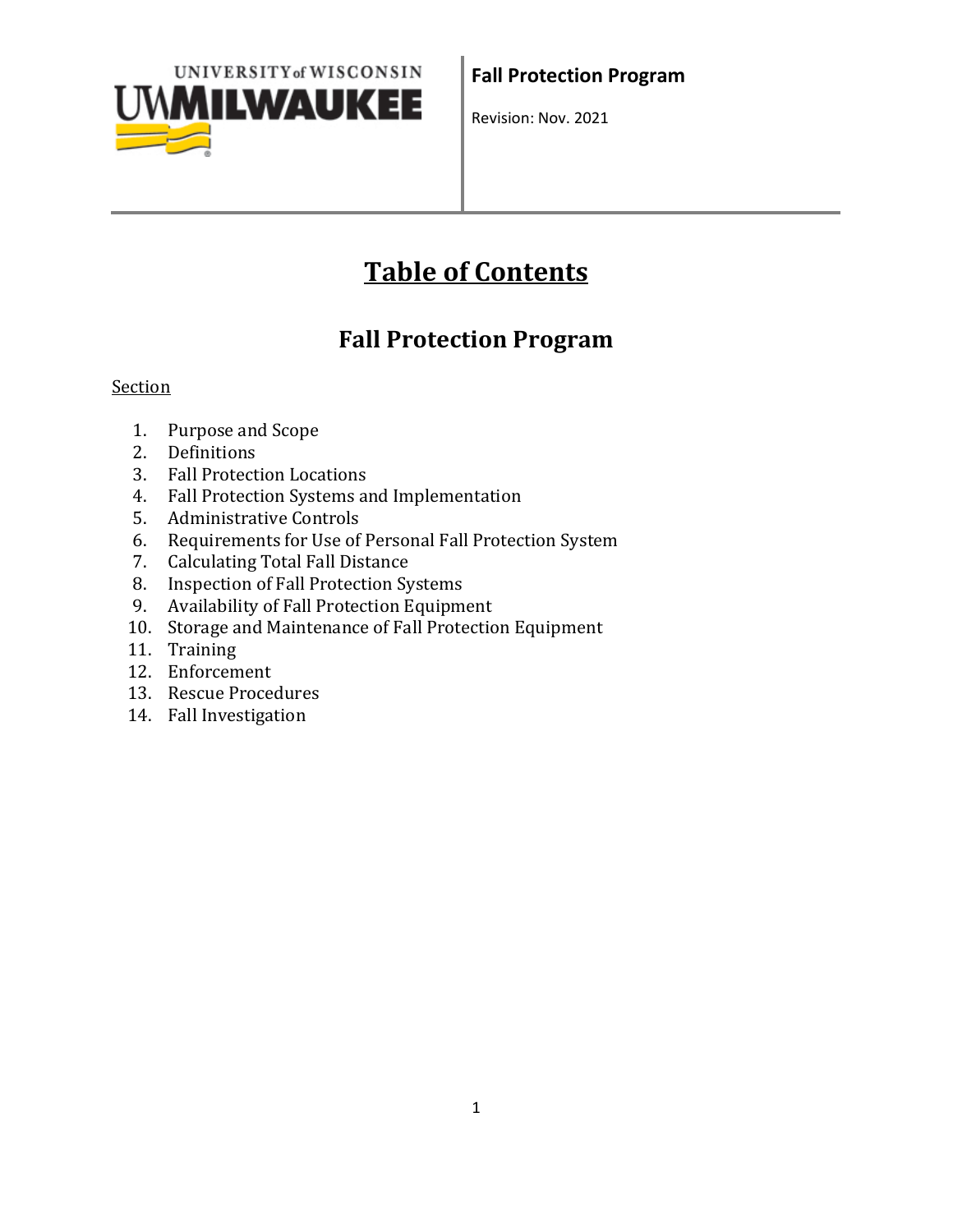

## **Fall Protection Program**

## **1. Purpose and Scope**

The purpose of this fall protection program is to establish guidelines to protect all staff, faculty and students engaged in outdoor or indoor work activities that expose them to potential falls from elevations of 4 feet or higher. Fall protection must be provided when performing work within 15 feet of an unprotected side or edge. **During an inspection only, fall protection is not required when within 15 feet of an unprotected edge.**

The scope of this fall protection program includes all staff, faculty and students who are exposed to conditions that present a fall hazard of four feet or more to another level. University of Wisconsin Milwaukee Managers and Supervisors have the primary responsibility for providing safe working conditions including Fall Protection.

The following are excluded from the scope of this Fall Protection Program:

- Contractors are required to comply with all applicable OSHA regulations and shall have their own fall protection program and equipment.
- Portable ladder use is not included within the scope of this program.
- Scaffolding is not included within the scope of this program.

### **Compliance**

This Fall Protection program is intended to meet the requirements of OSHA General Industry and/ or Construction requirements as applicable, the Wis. Administrative Code Chapter SPS 332, CFR 1926 SubPart M, Fall Protection. (Public Employee Safety and Health) and 29 CFR 1910.Subpart D, Walking-Working Surfaces and Subpart F Powered Platforms for Building Maintenance.

## **2. Definitions**

**Anchorage Connectors:** Cable or synthetic webbing formed into a sling that is used to connect to approved anchor points. All anchorage connectors must be rated to a minimum breaking strength of 5000 pounds. Connectors are engineered for specific purposes. Make sure you are using the correct connector in the correct manor. If in question, consult with the Competent Person on staff.

**Anchor Point:** A secure point of attachment for lifelines, lanyards, positioning devices or deceleration devices. An anchor point must be capable of supporting at least 5000 pounds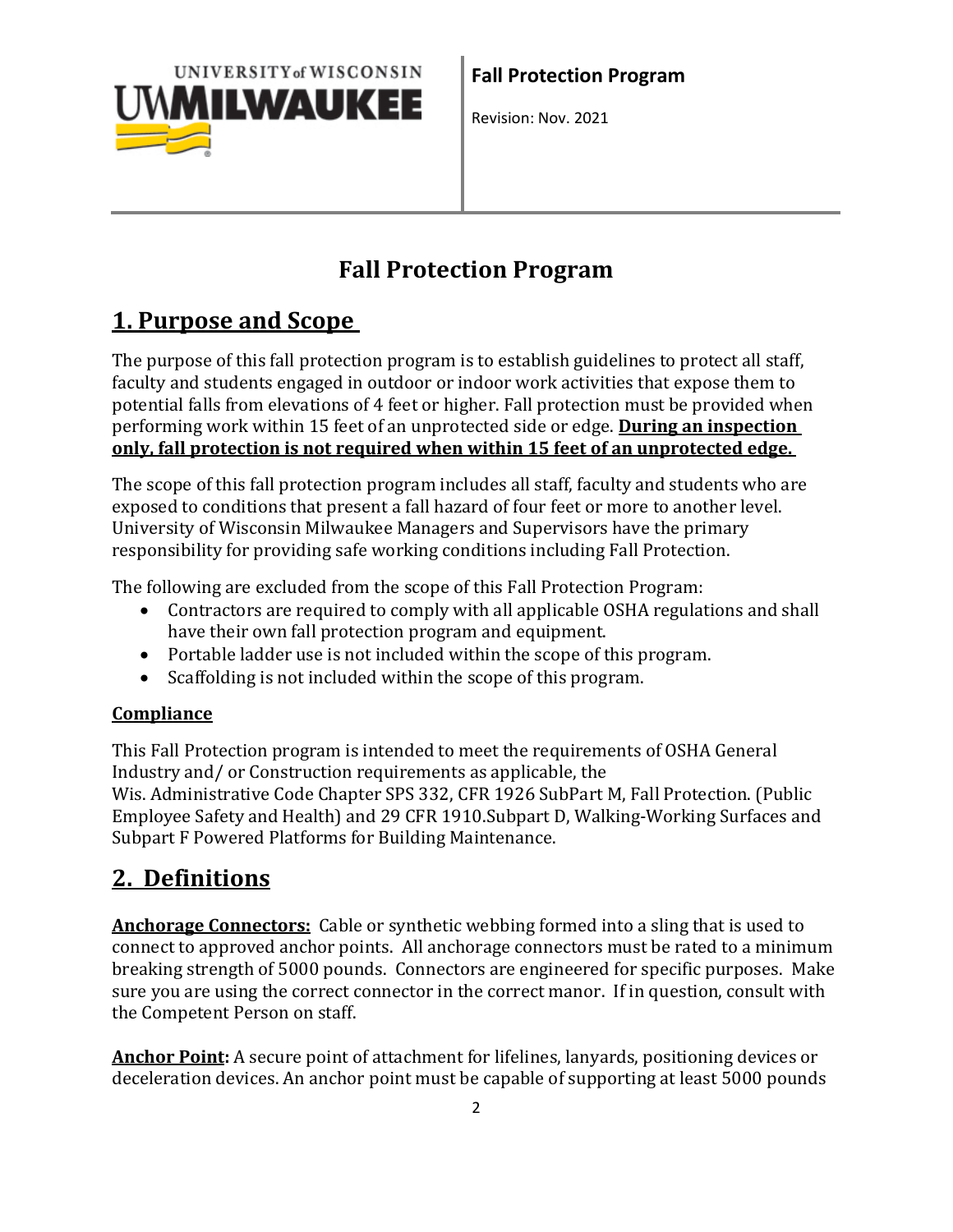

per person and must be independent of any anchorage being used to support platforms.

**Authorized Person:** A person approved or assigned by the employer to perform a specific type of duty or duties or to be at a specific location or job site (i.e., building maintenance, roof repair, etc.).

**Competent Person:** A person capable of identifying existing and predictable hazards in the surroundings or working conditions, which are hazardous or dangerous to employees. A person who has the authorization to take prompt corrective action to eliminate such hazards. A Competent Person shall update training every two years to stay current with fall protection regulations according to ANSI Z359.2 *Minimum Requirements for a Comprehensive Managed Fall Protection Program* (Senior Administrative Program Specialist in University Safety and Assurances).

**Connector:** A device which is used to couple (connect) parts of the positioning and personal fall arrest system together and must include a double action, self-locking snaphook rated to a minimum 5ooo pound breaking strength.

**Deceleration Distance:** The additional vertical distance a falling employee travels, excluding lifeline elongation and free fall distance, before stopping, from the point at which the deceleration device begins to operate. It is measured as the distance between the location of an employee's body harness attachment point at the moment of activation of the deceleration device during a fall, and the location of that attachment point after the employee comes to a full stop. (See section 7)

**Deceleration Device:** Any mechanism, such as a rip-stitch lanyard, a specially woven lanyard, tearing or deforming lanyard, automatic self-retracting lifeline/lanyard, etc., which serves to dissipate a substantial amount of energy during a fall arrest.

**Fall Hazard:** Fall hazards from elevations include, but are not limited to, unprotected sides and edges of roofs, excavations, skylights, floor holes, wall openings, and all other walking or working surfaces where personnel can possibly fall four feet or more to a lower level.

**Free Fall:** The act of falling before a personal fall arrest system begins to apply force to arrest the fall.

**Free Fall Distance:** The vertical displacement of the fall arrest attachment point on the employee's body harness between the onset of the fall and just before the system begins to apply force to arrest the fall. Free fall distance must not exceed 6 feet. **This distance excludes deceleration distance and lifeline/lanyard elongation distance.** (See section 7)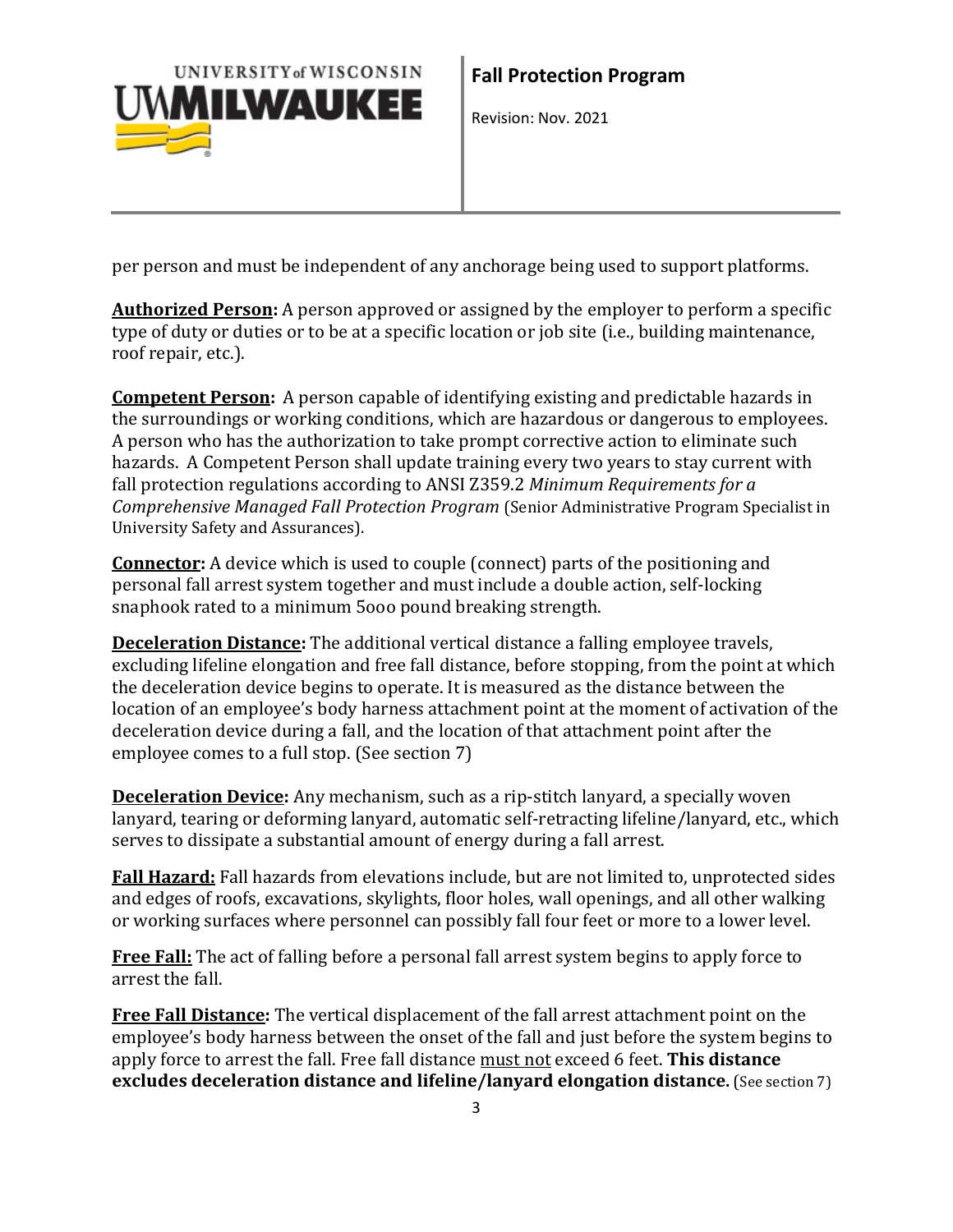

**Full Body Harness:** Webbing/straps which are secured about an employee's body in a manner that will distribute the fall arrest forces over the thighs, pelvis, waist, chest and shoulders with provisions to attach to other components of a personal fall arrest or positioning system. The standard connections are made with a "D" ring in the middle of the back for fall arrest/restraint systems, or a "D" ring at the shoulders for confined space rescue. "D" rings located at the hips and/ or chest on a full body harness are for positioning only and should not be used for connection to a fall arrest system.

**Guardrail System:** A barrier erected to prevent employees from falling to lower levels. A guardrail system includes a toe board, midrail and toprail located at a height 39"-42" from the top of the work surface and is able to withstand 200 pounds of force applied in any direction.

**Lanyard:** A strap that has double action, self-locking snaphook connectors at each end for connecting to body harnesses and anchorage points. All lanyards must include an integrated deceleration device.

**Leading Edge:** The edge of a floor, roof, or other walking/working surface, which changes location as additional floor, roof, etc., is placed or constructed. A leading edge is considered an unprotected side or edge when not under active construction.

**Lifeline:** A component consisting of a flexible line for connection to an anchorage at one end to hang vertically (vertical lifeline), or for connection to anchorages at both ends to stretch horizontally (horizontal lifeline). This serves as a means for connecting other components of a personal fall arrest system and/ or positioning system to the anchorage. Lifeline systems must be engineered to have appropriate anchorages, strength of line designed to hold the number of individuals connected to it, line strength to aid in the arrest of a fall, and durability to hold a fallen employee(s) suspended until a rescue can occur.

**Low Slope Roof:** A roof having a slope of less than or equal to 4 in 12 (vertical to horizontal). A roof with approximately a 19.5-degree slope or less.

**Personal Fall Arrest System:** A system used to arrest (catch) an employee in a fall from a working level. It consists of an approved anchorage location, connectors, a body harness, and may include a lanyard, deceleration device, lifeline, or any combination of the beforementioned items.

**Positioning Device or Restraint System:** A system that prevents falls by supporting the employee in a working position. This system supports the employees, therefore eliminating the chance for a fall to begin. This system will include an approved anchorage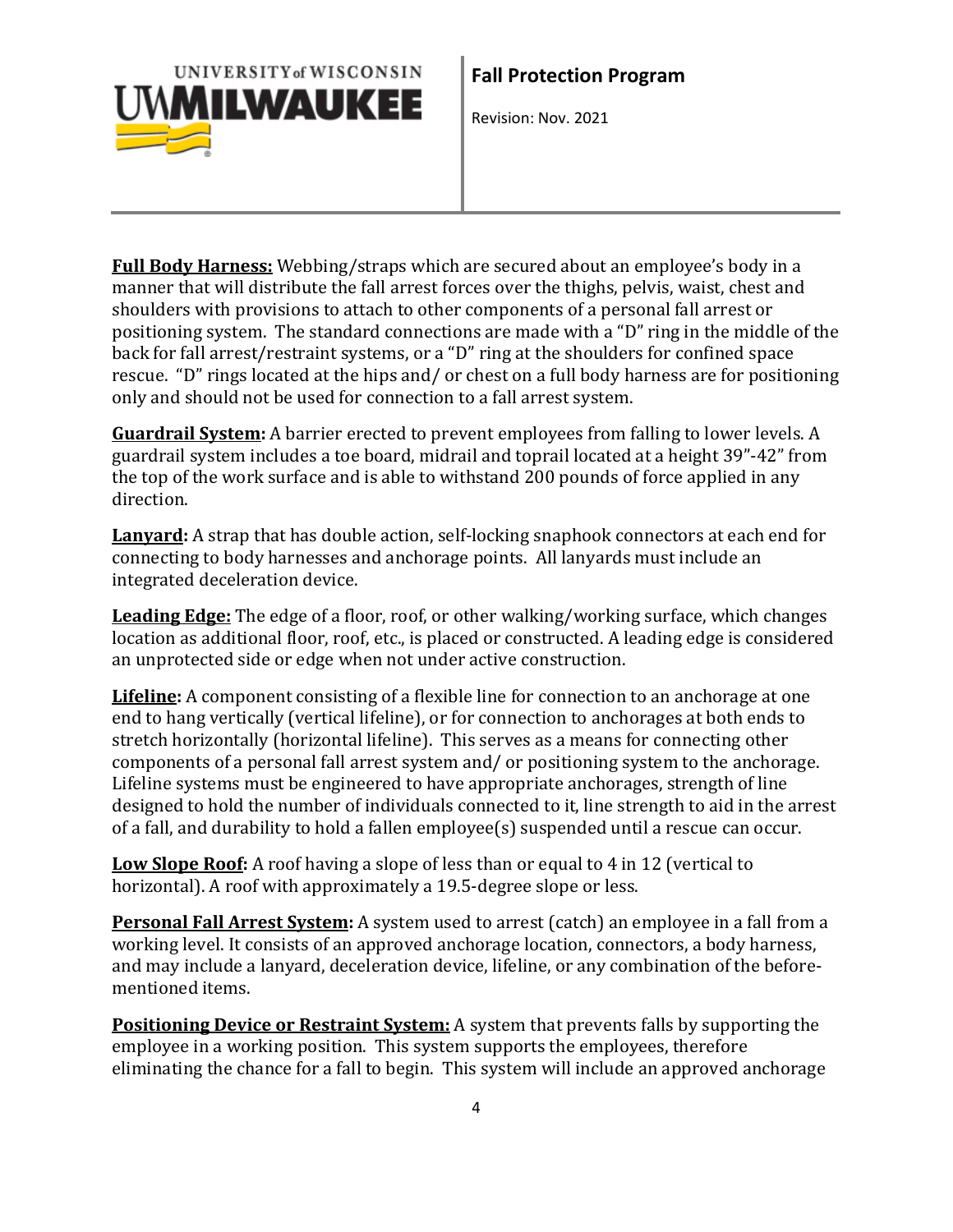

location, connector, full body harness, rope lifeline and rope grab.

**Rope Grab:** A positioning device, which travels on a lifeline and automatically, by friction, engages the lifeline and locks to hold a work position and/ or arrest the fall of an employee.

**Roof Work:** The hoisting, storage, installation, repair, and removal of materials or equipment on the roof.

**Snaphook:** A connector comprised of a hook-shaped member with a closed keeper which may be opened to permit the hook to receive an object and when released, automatically closes to retain the object. Snaphooks must be self-closing with a self-locking keeper which remains closed and locked until unlocked and pressed open for connection or disconnection, thus preventing the opportunity for the object to "rollout" of the snaphook. All snaphooks must have a 5000-pound rating and have a double action deliberate lock and release action.

**Steep Slope Roof:** A roof having a slope greater than 4 in 12 (vertical to horizontal). A roof with a slope greater than 19.5 degrees.

**Swing Fall:** A pendulum type fall that can occur when the anchorage is not located directly above the employee's head. The hazard exists if during a swing fall the employee comes into contact with an obstruction. Anchorage should not extend beyond a 20-degree angle to work area to limit swing fall issues.

**Toeboard:** A low protective barrier that will prevent the fall of materials and equipment to lower levels, usually 4 inches or greater in height with no more than a 1/4" gap at the bottom. This is attached to the work platform.

**Total Fall Distance:** The maximum vertical change in distance from the bottom of an individual's feet at the onset of a fall, to the position of the feet after the fall is arrested. This includes the free fall distance and the deceleration distance. (See section 7)

**Unprotected Sides and Edges:** Any side or edge of a walking or working surface (e.g., floor, roof, ramp, runway, etc.) where there is no guardrail at least 36"-42" high.

**Walking/working surface:** Any surface, whether horizontal or vertical, on which an employee walks or works, including but not limited to floors, roofs, ramps, bridges, runways, formwork, and concrete reinforcing steel. Does not include ladders, vehicles, or trailers on which employees must be located to perform their work duties.

**Warning Line System:** A barrier erected on a roof to warn employees that they are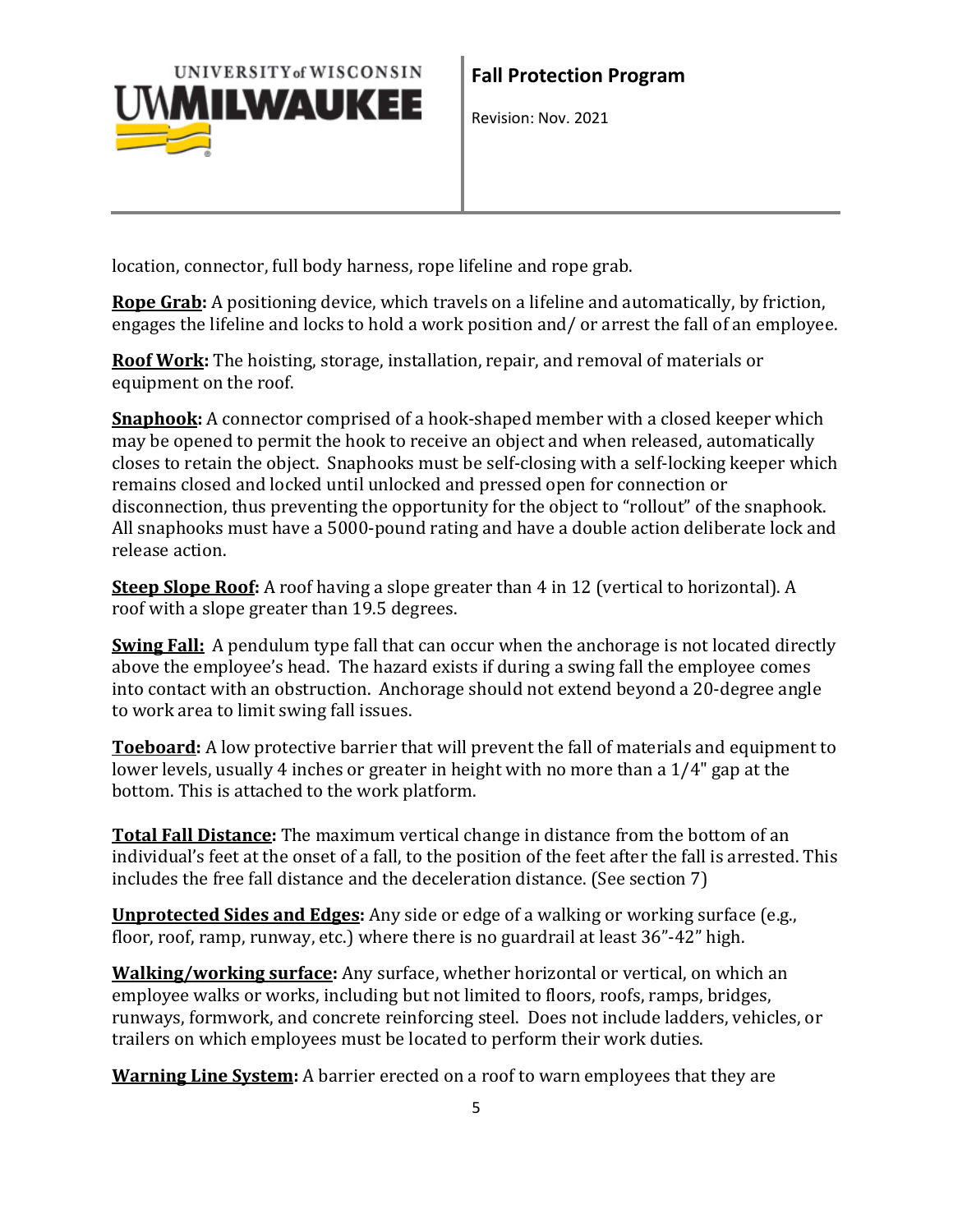

approaching an unprotected roof side or edge.

### **3. Fall Protection Locations**

Fall protection is required wherever the potential to fall 4 feet or more exists. *The University of Wisconsin - Milwaukee* has identified the following locations where fall protection is required but considers this to not be an exhaustive list of locations:

- 1) All flat and low sloped roof locations, when within 15 feet of the roof edge or during roof repair/maintenance/ inspection (4:12 pitch or less).
- 2) All sloped roof locations during roof repair/maintenance/ inspection (4:12 pitch or more).
- 3) All exterior and interior equipment platforms, catwalks, antennas/towers, etc.
- 4) All exterior and interior fixed ladders above 20 feet.
- 5) All mezzanine and balcony edges.
- 6) All open excavations, tanks or pits.
- 7) All tasks requiring use of the articulating, scissor platform, or single manlifts.
- 8) All tasks requiring employees to lean outside the vertical rails of ladders or beyond guardrails (i.e., painting, stairwell light bulb replacement, etc.).
- 9) Scaffolding erection 10 feet in height or greater.
- 10)Gym- mezzanine/catwalk areas whenever an employee must step outside the guardrails of the catwalk, additional fall protection (i.e., 6-foot lanyard to full body harness, self-retracting lanyard or rope grab system) shall be used.
- 11)Any other locations where a fall hazard is identified of 4 feet or greater

## **4. Fall Protection Systems and Implementation**

### **1 - Engineering Controls**

Engineering controls will be used whenever possible to permanently eliminate or significantly reduce the risk of fall-related injuries. Examples of engineering controls include:

- Relocating the object or process to a safer location (e.g., light bulb changing $\rightarrow$ telescoping arm, changing valve $\rightarrow$ relocate at ground level, etc.)
- Permanent guardrails, toe boards, covers, and other rails or barriers that prevent falls thus don't require fall protection equipment.
- Ladder cages
	- o *In accordance with 1910.28(b)(9)(i)(A), a cage is still permissible for existing fixed ladders erected before November 19, 2018. Employers may use fixed*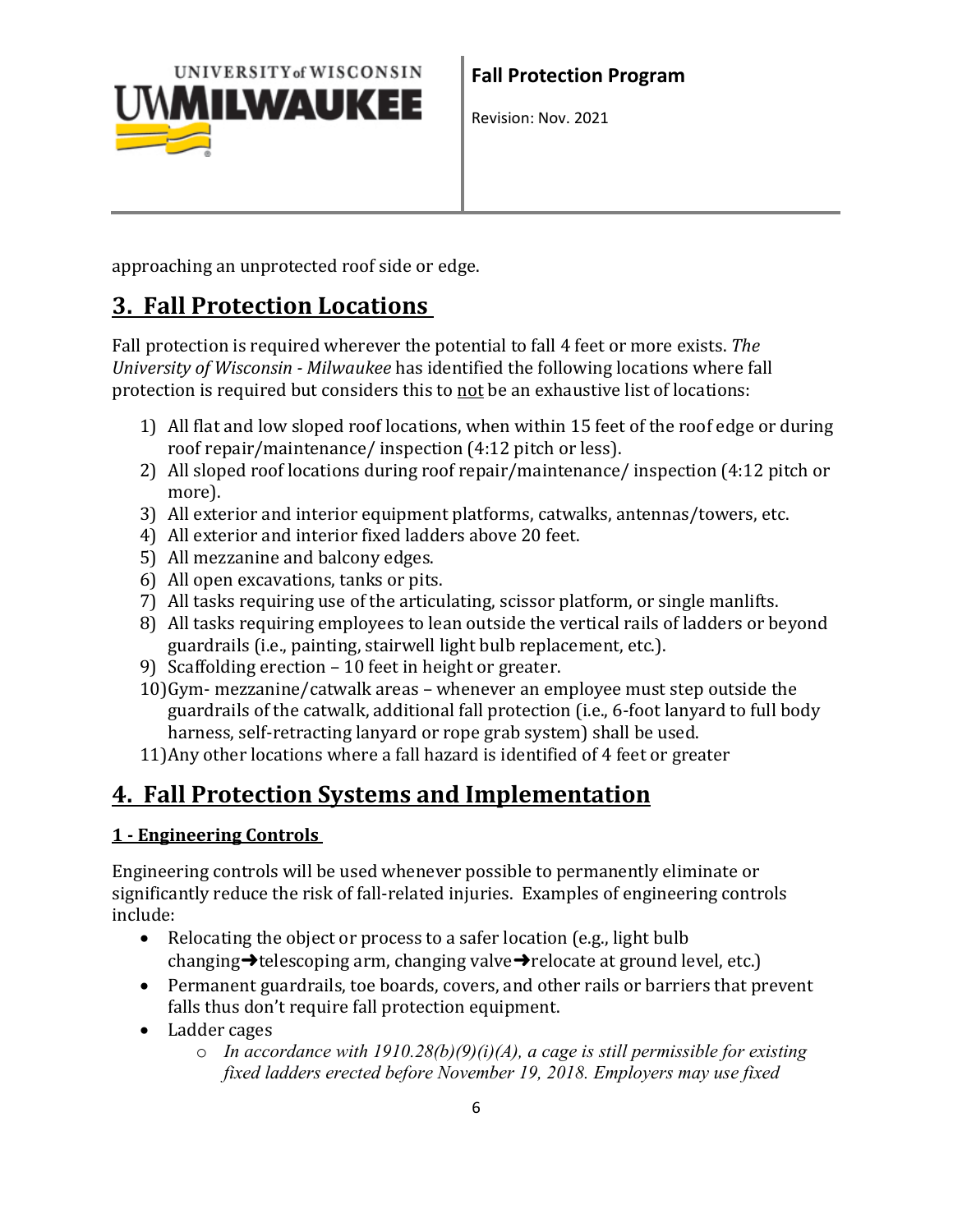

*ladders with cages or wells up until the time a cage, well, or any ladder section requires replacement, at which time a ladder safety or personal fall arrest system must be installed in accordance with 1910.28(b)(9)(i)(C), or until November 19, 2036, when all fixed ladders must have a personal fall arrest or ladder safety system as required by 1910.28(b)(9)(i)(D).*

- o *Cages are not permissible as a means of fall protection for new fixed ladders erected on or after November 19, 2018, as a personal fall arrest or a ladder safety system must be installed in accordance with 1910.28(b)(9)(i)(B).*
- Engineering and installing catwalks with proper guardrails
- Properly guarding hazardous equipment.

#### **2 – Fall Prevention Systems**

When permanent engineering controls cannot be applied to reduce the risk, fall prevention systems will be utilized.

1) Guardrail – Passive Fall Protection System

Guardrails consist of a toeboard, midrail and top rail.<br>• The top edge height of the top rails must be be

- The top edge height of the top rails must be between 39 and 45 inches above the walking/working level
- Midrails must be midway between the top edge of the guardrail system and the walking/working level.
- Toeboards must be at the walking surface and will be at least 4" tall, with no more than a 1/4" gap at the bottom.
- Must be able to withstand 200 pounds of force applied in any direction.
- Must be on all open sided floors
- Around all open excavations or pits
- On leading edges of roofs or mezzanines Can be collapsible if they meet the OSHA Requirements stated in 1910.28.
- 2) A positioning or restraint system, when used as a form of fall prevention, will be designed to prevent the employee from going beyond the edge of the surface that they are working upon. The positioning system will incorporate a harness worn by the exposed employee. The harness will be attached to a rope with rope grab or lanyard which will be attached to an anchor of suitable strength (min. 5000lbs.)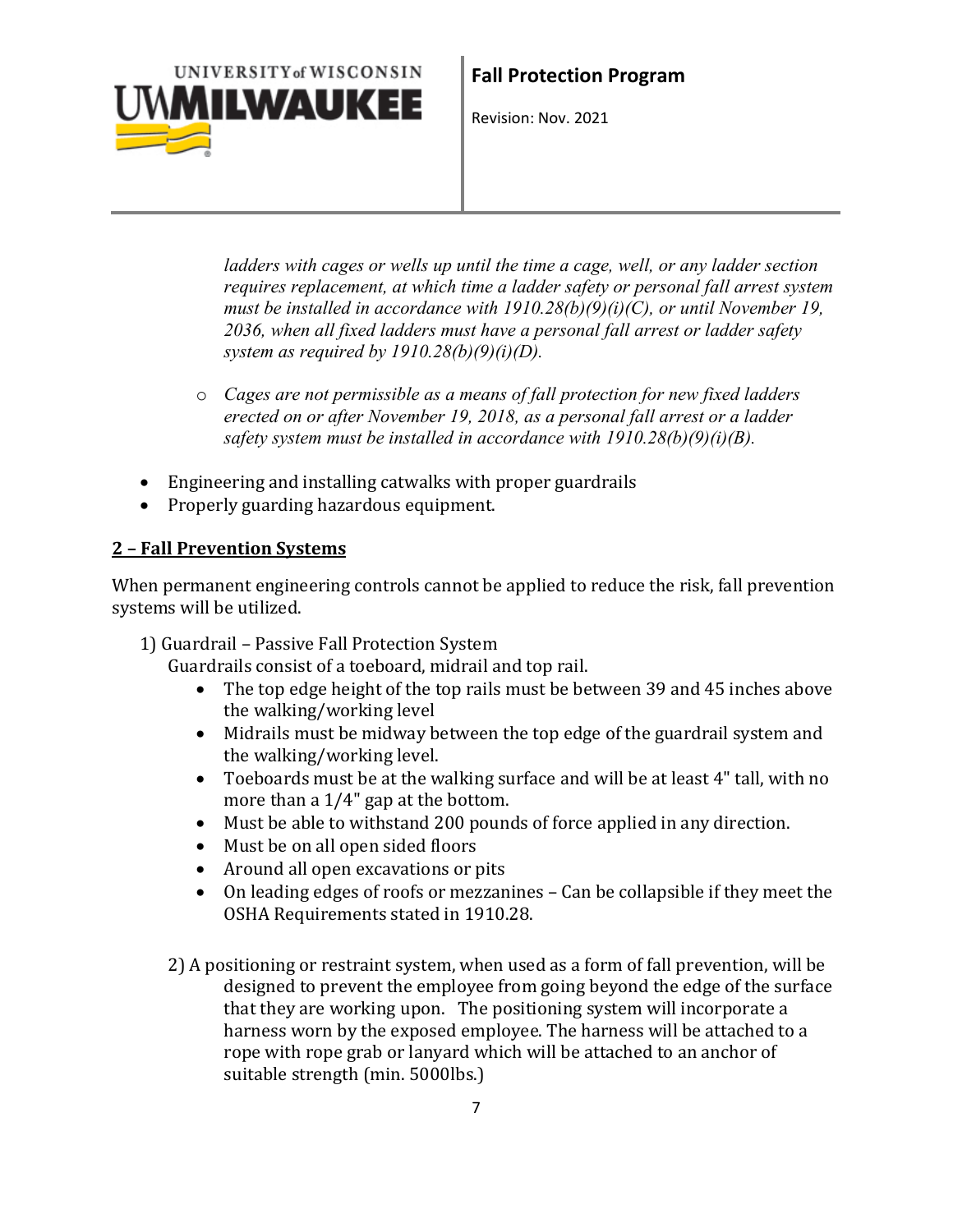

Positioning/ Restraint Device System – Active Fall Protection System

- Anchor point (rated at 5000 pounds per person).
	- o Single anchor points are visually inspected prior to each use to ensure that they are in safe working condition.
	- o All single anchor points and life line systems are inspected by a Competent Person other than the user yearly and documented.
	- $\circ$  Pull testing shall be conducted by a 3<sup>rd</sup> party engineering firm every 5 years or otherwise determined by the manufacturer.
- Full body harness
- Restraint line or lanyard
- Rope grab to restraint line
- Connectors (self-locking snaphooks)
- 3) Warning Line System

Warning Line systems are to be used to warn workers they are nearing the unprotected edge of the roof. Warning Lines will consist of the following:

- Will be erected 6 feet from the unprotected edge of the roof.
- Be constructed of stationary posts made of wood or metal at a height to position the warning line between 36" and 42".
- Wire, nylon rope or chain with a minimum tensile strength of 500 pounds and "Caution" tape will be strung from post to post and must be able to withstand 16 pounds of force.
- The warning line will guard the perimeter of the roof where work is being performed.

If an employee must access an area within 6 feet of the roof's edge, for reasons other than exiting the roof via a ladder or fixed industrial ladder, the employee must don a full body harness and attach a fall restraint lanyard to an anchor point to prevent reaching the edge of the roof.

#### **3 - Personal fall arrest system**

When a positioning or restraint system cannot be used to reduce the risk, a personal fall arrest system will be utilized to catch a person if a fall occurs.

1) Personal fall arrest system -

• Anchor point (rated at 5000 pounds per person)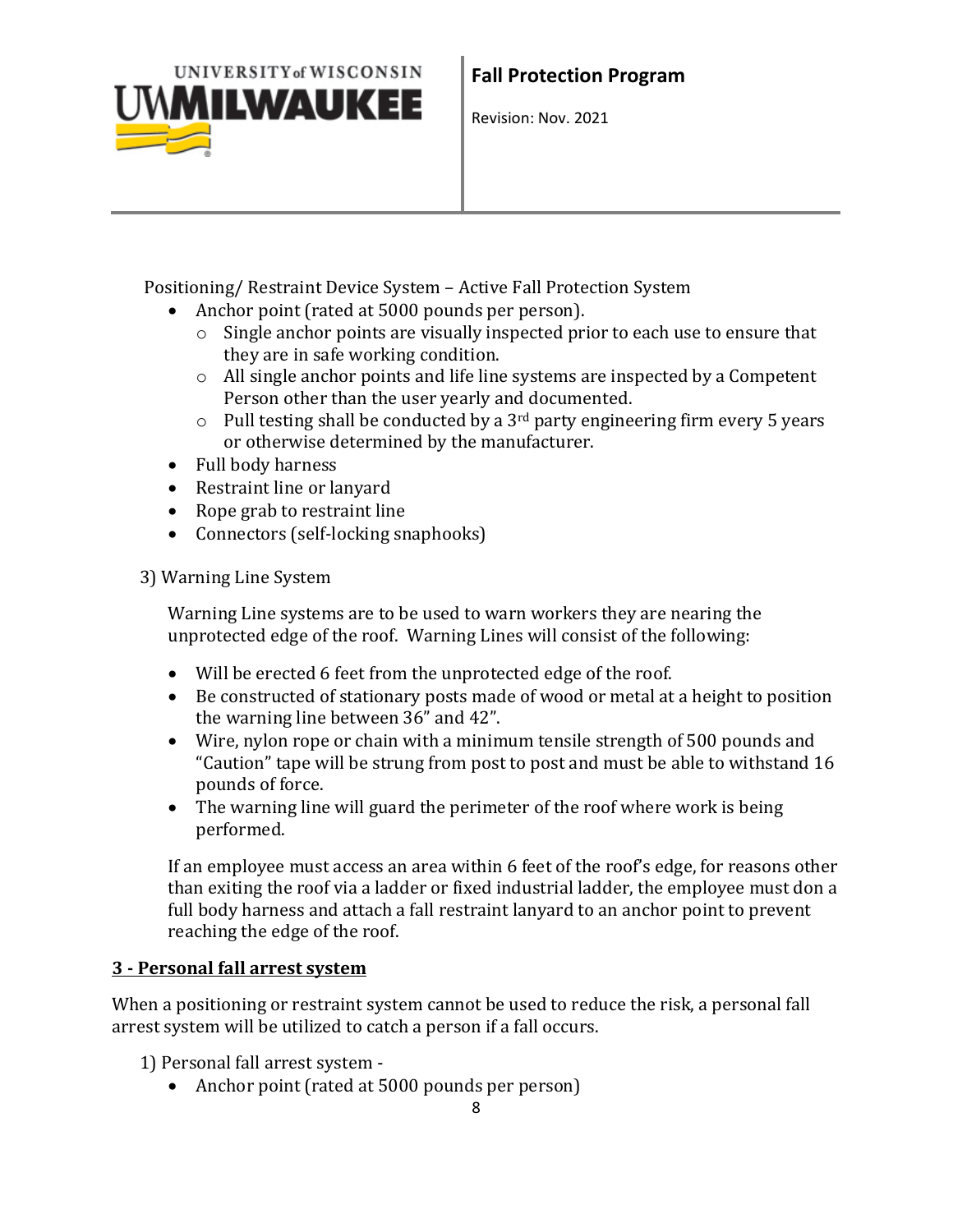

- Full body harness
- Restraint line or lanyard
- Retractable lanyard
- Rope grabs
- Connectors (self-locking snaphooks)

### **5. Administrative Controls**

When there are no feasible means to institute an engineering control, and restraint and positioning systems are too dangerous for implementation, the University reserves the right to utilize a trained contractor with the required expertise.

All roof accesses on campus property are under State Statute: **UWS 18.06 conduct on university lands.**

*(9) Climbing; walking on roof. No person may climb into, out of or on university buildings or maintenance facilities or walk upon the roof of a university building; except when emergency access to a fire escape is necessary, or for required maintenance, or when authorized by the chief administrative officer.*

### **6. Requirements for Use of Personal Fall Protection Systems**

All employees on any project that are required to wear a personal fall arrest or positioning/ restraint system will follow these requirements:

- 1) A full body harness will always be used.
- 2) Only self-retractable lanyards are to be used alone or in conjunction with a rope grab system so as to keep impact forces at a minimum on the body.
- 3) Only nylon rope with rope grab or nylon straps with locking snaphooks are to be used for positioning restraints.
- 4) All lanyards will have double action, self-locking snaphooks rated to 5000 pounds.
- 5) Connectors are engineered for specific purposes. Make sure you are using the correct connector in the correct manor. If in question, consult with the Competent Person on staff. (The Senior Administrative Program Specialist in University Safety and Assurances.)
- 6) Fixed Anchor Points are determined and are located on maps at roof access locations. If proper fixed anchor points are in question, contact the Senior Administrative Program Specialist in University Safety and Assurances.
- 7) The employee will inspect all personal fall arrest equipment before each use. Any deteriorated, bent, damaged, impacted, and/or harness showing excessive wear will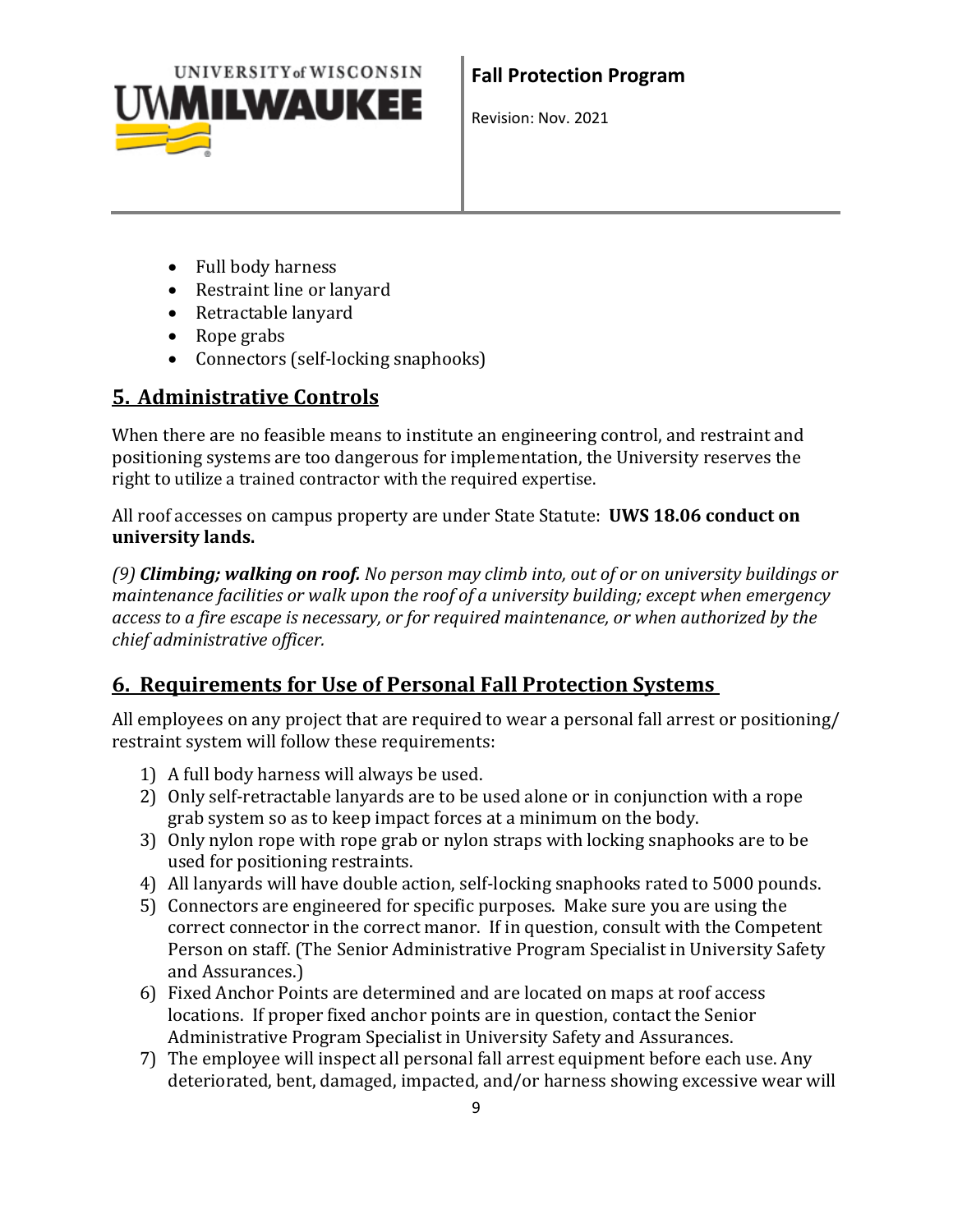

be given to a Competent Person who will decide if the equipment needs to be taken out of service. (see section 8 for inspection guidelines)

- 8) The maximum free fall distance is not to exceed 2 feet and shall be capable of sustaining a minimum tensile load of 3,000 pounds applied to the device with the lifeline or lanyard in the fully extended position. (see section 7)
- 9) The employee will report all instances of falls or other stresses that occur during use to his/her supervisor, so the equipment can be inspected before the next use and/ or taken out of service.
- 10)Inclement weather, including but not limited to snow, ice, high winds or rain, pose even greater hazards during work where a potential for a fall exists, i.e. roof work. Personnel shall take additional precautions during such weather. Personnel should contact their supervisor to review additional precautions before beginning affected work. Work should not be conducted on roofs during lightning/ thunder storms or other hazardous weather conditions such as high winds.

#### **Evaluate the total fall distance before utilizing fall protection systems**

The following factors can affect total fall distance:

- 1) Length of connecting means (i.e., self-retractable lanyard length, use of carabiners, snaphooks, etc.)
- 2) Position and height of anchorage relative to work platform/area (always keep above the head whenever possible).
- 3) Position of attachment and D-ring slide on the full body harness.
- 4) Deployment of shock absorber (max. 42").
- 5) Movement in the lifeline.
- 6) Initial position of worker before free fall occurs
- 7) Stretch and tightening of harness during a fall can add 12" or more to the fall distance.

## **7. Calculating Total Fall Distance**

T. Fall Distance = ft (lanyard) + ft (shock absorber) + ht of person + 3 ft

The total fall distance is the total length of shock absorbing lanyard + deceleration distance + height of the person + 3-foot safety factor above the ground, equipment, etc., at the end of the fall from the fall arrest point.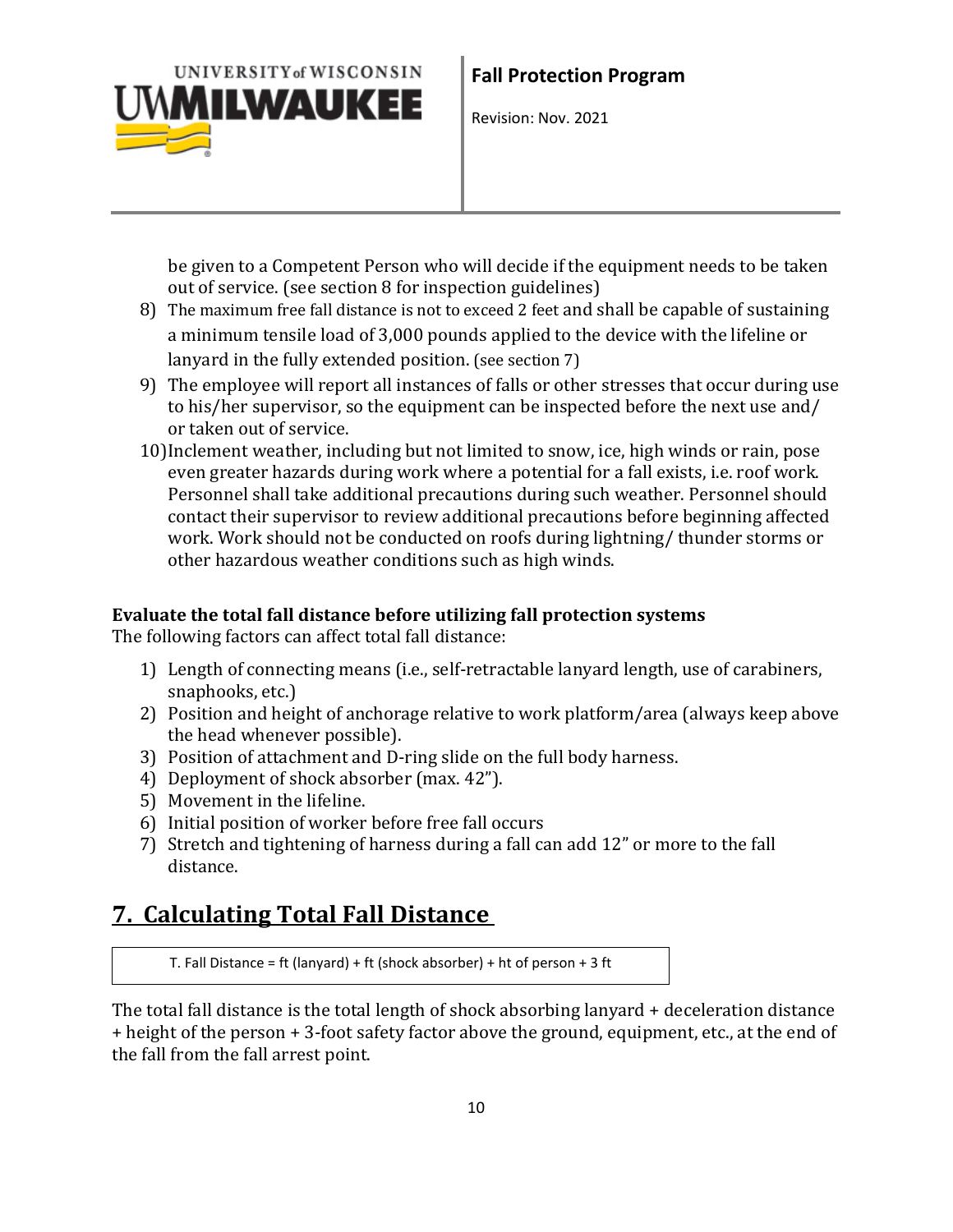

**Determining Proper Anchorage Point Height** 



### **8. Inspection of Fall Protection Systems**

The following criteria will be utilized to maintain all equipment in good working condition:

#### **Full Body Harnesses**

- 1) Inspect before each use.
	- a) Closely examine all the nylon webbing to ensure there are no burn marks, which could weaken the material.
	- b) Verify there are no torn, frayed or broken fibers, pulled stitches, or frayed edges anywhere on the harness.
	- c) Examine the D-ring for excessive wear, pits, deterioration, distortions, or cracks.
	- d) Verify that buckles are not deformed, cracked, and operate correctly.
	- e) Check to see that each grommet (if present) is secure and not deformed from abuse or a fall.
	- f) The harness should never have additional punched holes.
	- g) All rivets should be tight and not deformed.
	- h) Check tongue/straps for excessive wear from repeated buckling.
- 2) A Competent Person will complete an annual inspection of all harnesses and documentation will be maintained.
- 3) Storage will consist of hanging in an enclosed cabinet, to protect from damage.
- 4) All harnesses that are damage, passed years of service, or involved in a fall will be destroyed without exception by the designated Competent Person.

#### **Lanyards/Shock Absorbing Lanyards**

1) Inspect before each use.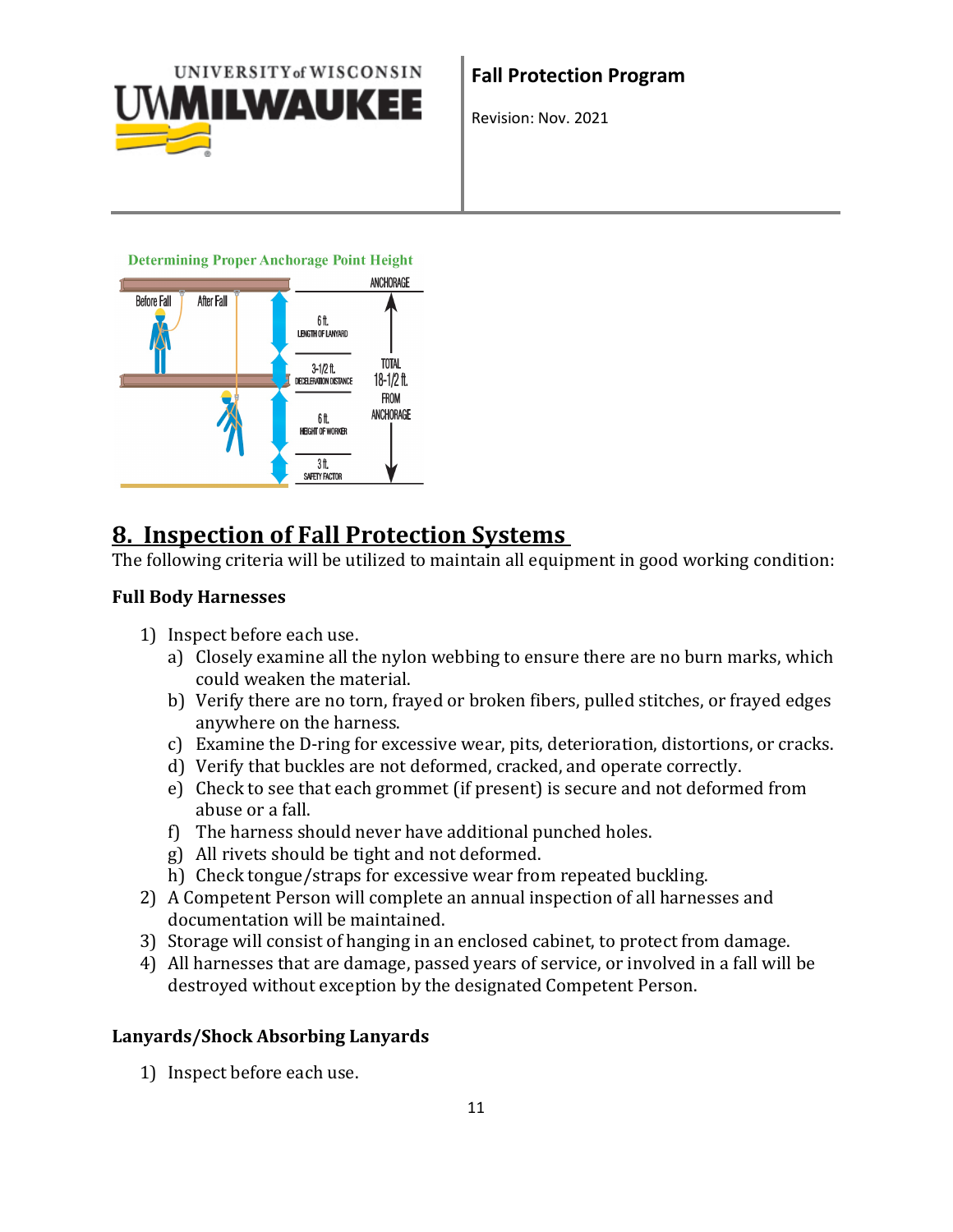

- a) Check lanyard material for cuts, burns, abrasions, kinks, knots, broken stitches and excessive wear.
- b) Inspect the snaphooks and/ or carabineers for excessive wear, distortions in the hook, locks, and eye and proper lock operation.
	- (1) Visually inspect the connecting collar of the snaphook for a red band. If a red band is visible, the snaphook has been subject to a fall and needs to be taken out of service.
- c) Ensure that all locking mechanisms seat and lock properly.
- d) Once locked, locking mechanism should prevent hook from opening.
- e) Visually inspect shock absorber for any signs of damage, paying close attention to where the shock absorber attaches to the lanyard. If the shock absorber shows signs of torn stitching or extended webbing, the lanyard may have been subject to a fall and needs to be taken out of service.
- f) Verify that points where the lanyard attaches to the snaphooks are free of defects.
- 2) A Competent Person will complete an annual inspection of all lanyards and documentation will be maintained.
- 3) Storage will consist of hanging in an enclosed cabinet, to protect from damage.
- 4) All lanyards that are damage, passed years of service, or involved in a fall will be destroyed without exception by the designated Competent Person.

#### **Snaphooks**

- 1) Inspect before each use.
	- a) Visually inspect the connecting collar of the snaphook for a red band. If a red band is visible, the snaphook had been subject to a fall and needs to be taken out of service.
	- b) Inspect snaphook for any hook and eye distortions.
	- c) Verify there are no cracks or pitted surfaces.
	- d) The keeper latch should not be bent, distorted, or obstructed.
	- e) Verify that the keeper latch seats into the nose without binding.
	- f) Verify that the keeper spring securely closes the keeper latch.
	- g) Test the locking mechanism to verify that the keeper latch locks properly.
- 2) A Competent Person will complete an annual inspection of all snaphooks and documentation will be maintained.
- 3) All snaphooks involved in a fall will be destroyed.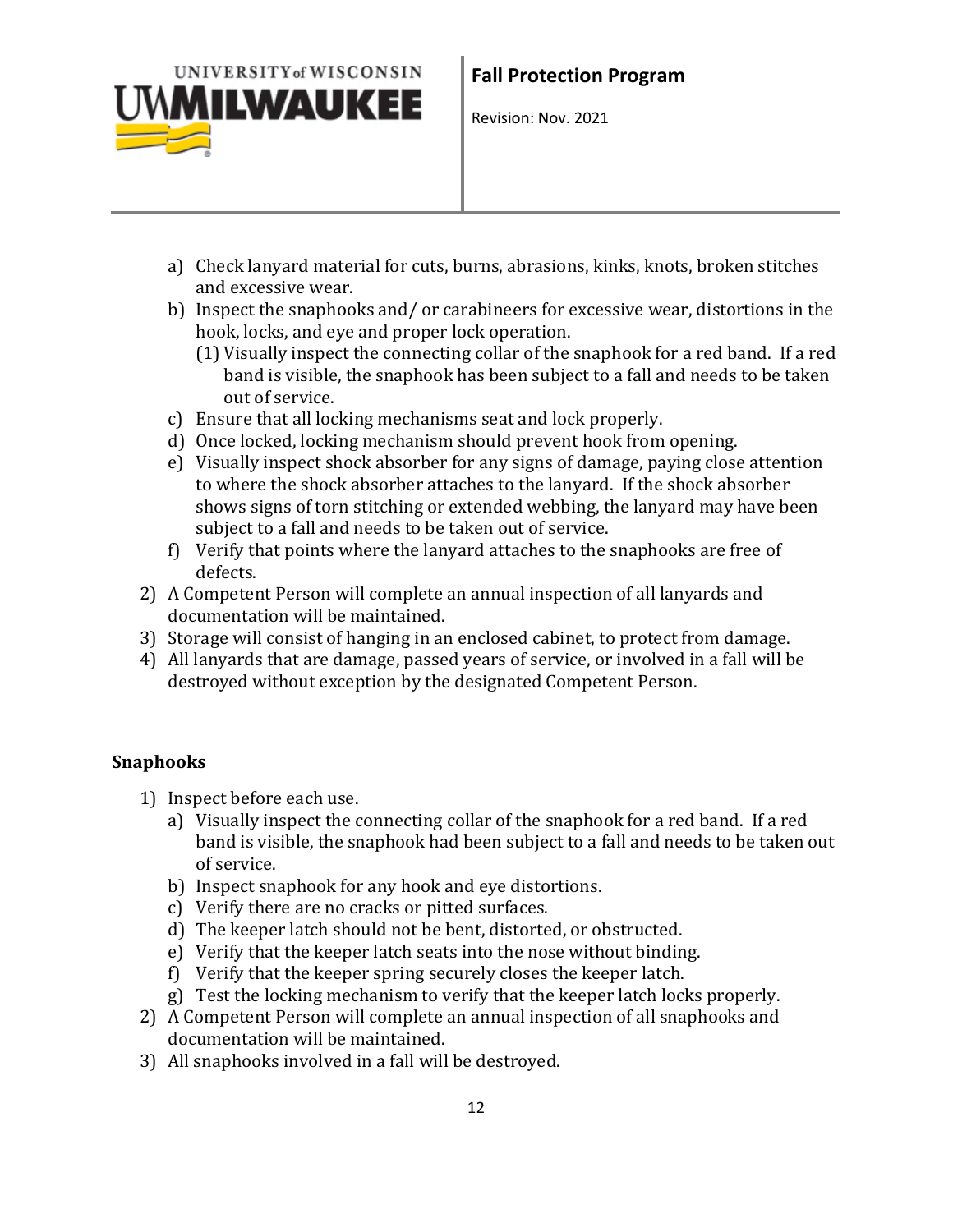

#### **Self-Retracting Lanyards/Lifelines**

- 1) Inspect before each use.
	- a) Visually inspect the body to ensure there is no physical damage to the body.
	- b) Visually inspect connecting point for red collar to be visible, if re collar is visible; the lanyard has been subjected to a fall and needs to be taken out of service.
	- c) Make sure all nuts and rivets are tight.
	- d) Make sure the entire length of the nylon strap/wire rope is free from any cuts, burns, abrasions, kinks, knots, broken stitches/strands, excessive wear and retracts freely.
	- e) Test the unit by pulling sharply on the lanyard/lifeline to verify that the locking mechanism is operating correctly.
	- f) If the manufacturer requires, make certain the retractable lanyard is returned to the manufacturer for scheduled annual inspections.
- 2) A Competent Person will conduct inspections annually of all self-retracting lanyards/lifelines and documentation will be maintained
- 3) Service per manufacturer specifications.
- 4) Self-retracting lifelines will be sent to manufacturer after a fall.

#### **Tie-Off Adapters/Anchorages**

- 1) Inspect for integrity and attachment to solid surface.
- 2) A Competent Person will complete an annual inspection of all tie-offs and anchorages and documentation will be maintained
- 3) All tie-offs and anchorages will be removed from service after a fall.
- 4) Load Testing Inspection
	- a. *Z359.6-2009 4.6.5 Recertification of Active Fall Protection Systems. Active fall protection systems shall be thoroughly reviewed by an engineer at a frequency to be determined by the original design or other similarly qualified engineer but not to exceed five years. This recertification process shall include a review of the original documents prepared for the system and their continued applicability. As a minimum, the following criteria shall also be considered and the result of the certification shall result in a report or set of documents outlined in Section 3.3.1.*
		- i. *Changes in the hazards and tasks that are addressed by the active fall protection system.*
		- ii. *Changes in regulations, standards or other factors affecting the active fall protection system.*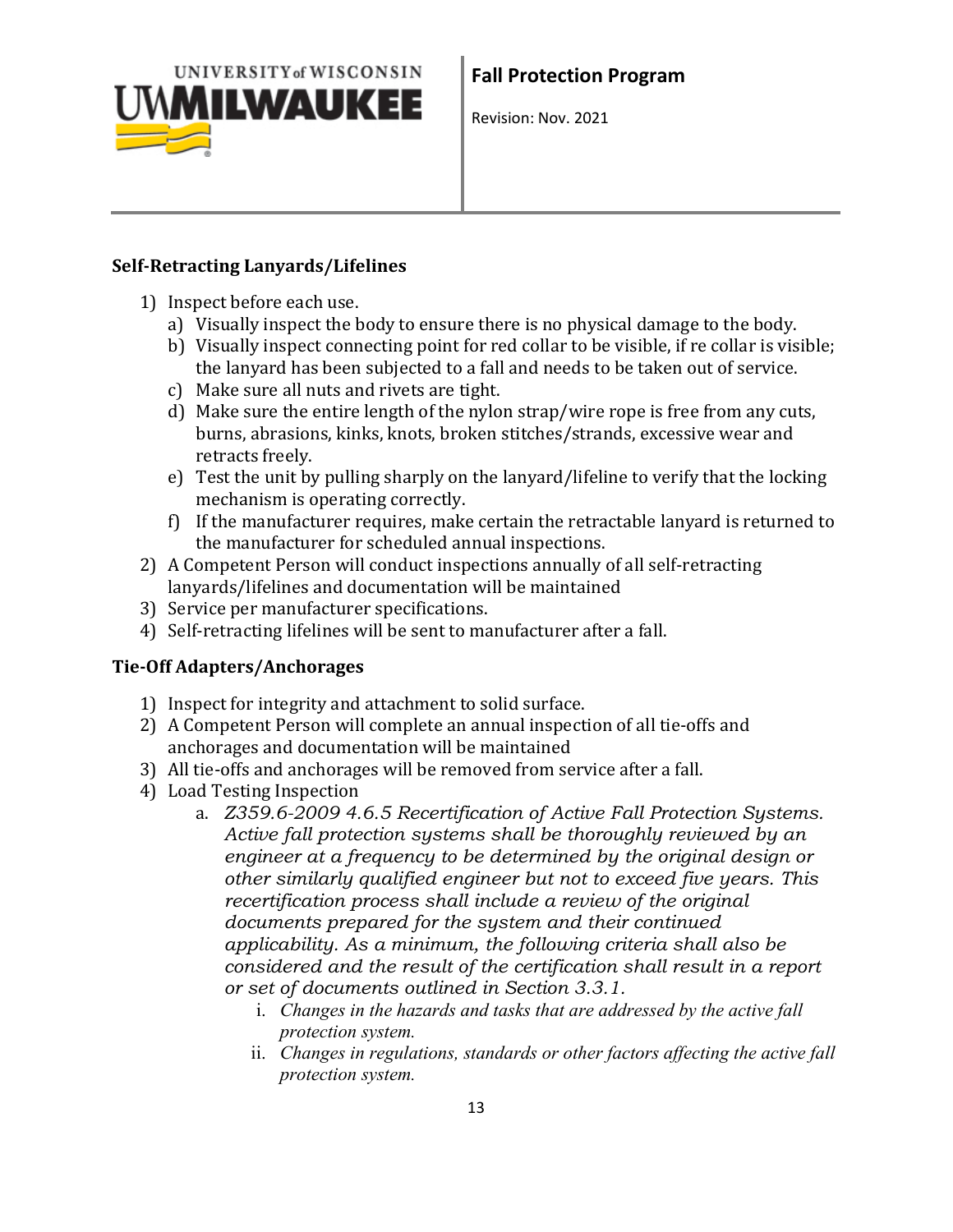

iii. *Feedback from a representative sample of the competent persons and authorized persons of the fall protection system.*

#### **Horizontal Lifelines**

- 1) Inspect before each use for structural integrity of line and anchors.
- 2) A Competent Person will complete an annual inspection.

#### **Guardrails**

- 1) Temporary systems Daily visual inspection will be completed by a Competent Person.
- 2) Temporary systems Weekly, a complete structural inspection will be completed by a Competent Person.
- 3) Permanent systems Annual visual inspections will be completed by a Competent Person with future frequency of inspection defined based on conditions/controls present.

## **9. Availability of Fall Protection Equipment**

A Competent Person or designated person will "issue" the type of fall protection equipment needed by employees to work safely at heights following an assessment jointly conducted with a Competent Person and the employing department. The hiring department will be responsible for the cost of the required fall protection equipment for their employees or equipment may be checked out from Facilities Services.

Each department that has been issued fall protection equipment will designate a responsible person or persons who will issue, inspect, and check in/out the fall protection equipment according to the guidelines in this section. Annual inspections will be conducted by a Competent Person.

#### **Facilities Services - Department Specific Process**

- 1) Fall protection equipment will be stored at Mitchell Hall, the Music Building or in the Heat Plant and will be checked out by authorized personnel only.
- 2) Any use of fall protection equipment required beyond a full body harness and a selfretractable lanyard secured to an aerial lift will be determined by a Competent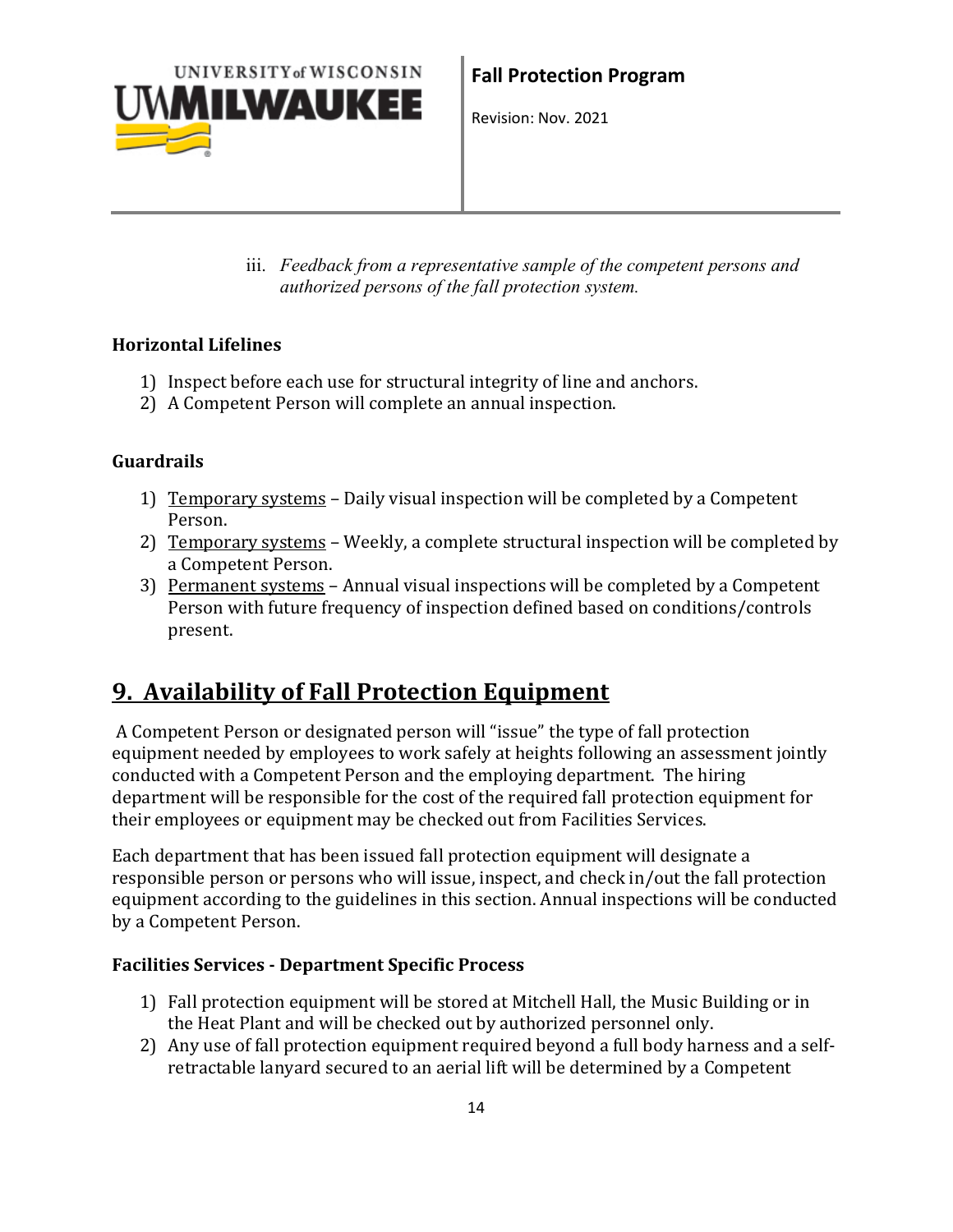

Person based on work that needs to be done, location and degree of fall hazard. Please contact the Senior Administrative Program Specialist in University Safety and Assurances

- a. The Competent Person will determine if a call should be made to the responding Fire Department for the location where work is occurring to alert them of a potential fall. This could be Milwaukee Fire Department for the majority of Kenwood campus and off-campus locations in the city of Milwaukee; or if at University Services and Research Building the North Shore Fire Department; or if at Innovation Campus Accelerator Building the Wauwatosa Fire Department.
- 3) All access to campus roofs, cooling towers or other potential fall hazard locations for repairs within 15 feet of the roof edge requires a full body harness and either a Positioning / Restraint System or Fall Arrest Protection System.
	- a. Every roof access point on campus will have a warning sign and posting requiring fall protection equipment and a description of where anchorage points are on that roof and what equipment is needed to work safely.
- 4) All equipment must be checked back in, so it can be inspected and properly stored to retain its intended condition
- 5) Wet equipment must be air dried before storing.
- 6) Never attempt to clean or repair fall protection equipment as some cleaners may deteriorate the webbing and what appears to be a minor repair may deem the equipment unusable. Destroy and replacement equipment.

#### **Heat Plant - Department Specific Process**

- 1) Fall protection equipment will be maintained at the Heat Plant to provide fall protection safety and positioning devices for required activities that involve various levels of fall hazard at that location.
- 2) Fall protection/ positioning equipment must be properly stored in a secure location to follow the guidelines listed in this document to be checked out by Power Plant Operator in Charge to ensure proper use and inspection of equipment and to maintain awareness for potential fall and rescue situations.
- 3) All equipment must be checked back in, so it can be inspected and properly stored to retain its intended condition

#### **Other Departments**

1) Fall protection equipment will be issued to other departments on campus to include: University Information Technology Services, Peck School of the Arts and the University of Wisconsin-Milwaukee Police Department to provide fall protection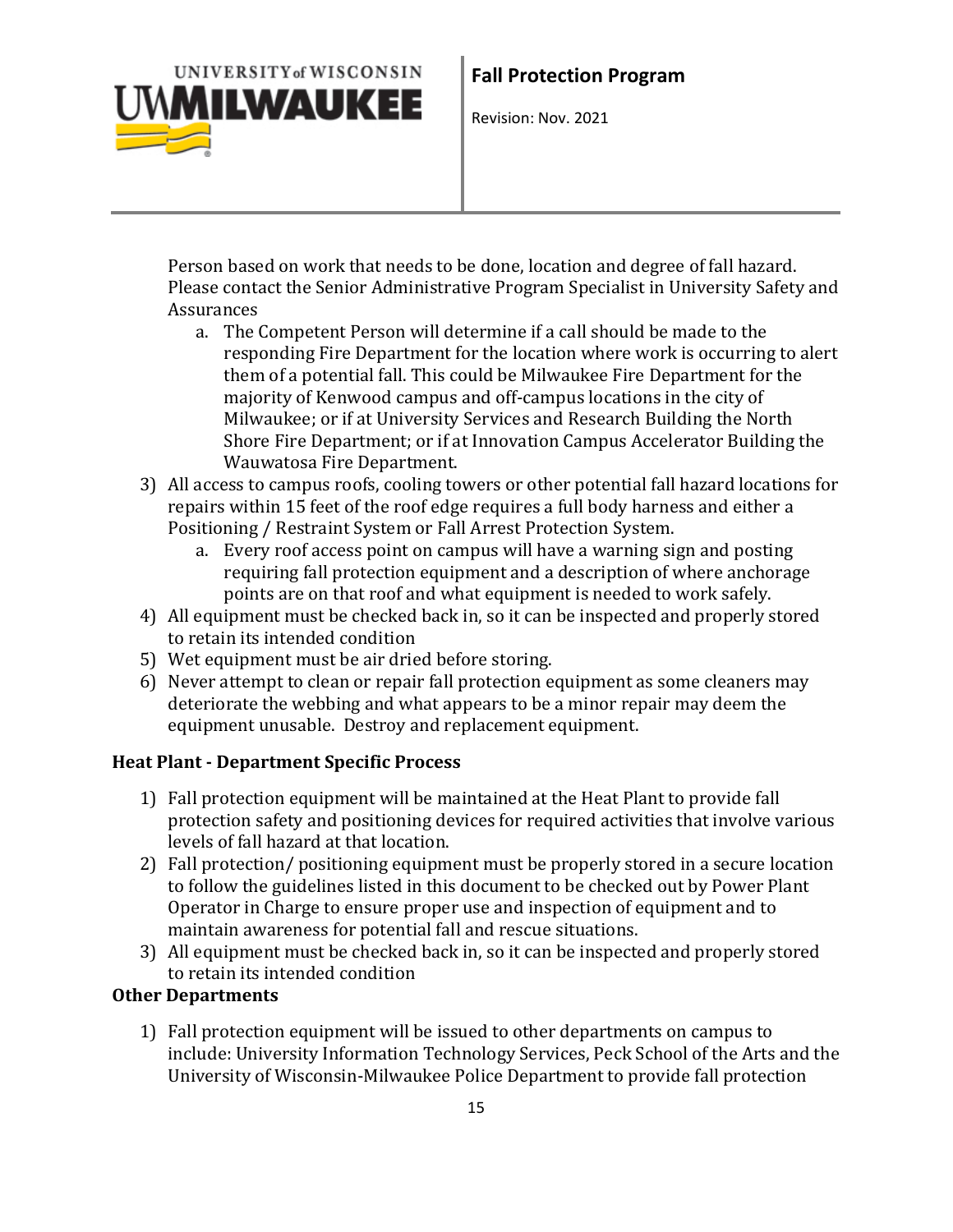

safety and positioning devices for required activities that involve various levels of fall hazard.

- 2) Each department that has been issued fall protection equipment will designate a responsible person who will issue, inspect, and check in/out the fall protection equipment according to the guidelines in this document.
- 3) The department responsible party will identify locations and activities that require fall protection and bring them to the attention of a competent person. The Competent Person will help the department establish fall protection procedures for each situation.
- 4) The responsible party will ensure that all employees who use fall protection equipment have completed the required fall protection training.
- 5) All equipment must be checked back in, so it can be inspected and properly stored to retain its intended condition
- 6) Never attempt to clean or repair fall protection equipment.

### **10. Storage and Maintenance of Fall Protection Equipment**

- 1) Never leave the personal fall arrest equipment in the bottom of a toolbox, on the ground, or outdoors exposed to the elements (i.e., sun, rain, snow, etc.). All equipment should be checked back in to the designated storage area for proper storage.
- 2) Store equipment by hanging equipment by fastening hardware in a cool, dry location in a manner that retains its shape.
- 3) Always follow manufacturer recommendations and above listed guidelines for inspections.
- 4) Never force dry or use strong detergents in cleaning.
- 5) Never return wet equipment to storage. Always air-dry equipment before storing.
- 6) Never store equipment near excessive heat, chemicals, moisture, or sunlight.
- 7) Never store in an area with exposures to fumes or corrosive elements.
- 8) Avoid dirt or other types of build-up on equipment.
- 9) Never use this equipment for any purpose other than personal fall arrest and/ or positioning.
- 10)Once exposed to a fall, remove equipment from service immediately and contact the Competent Person advising them of the fall.

## **11. Training**

UW Milwaukee will provide fall prevention training program for each employee whose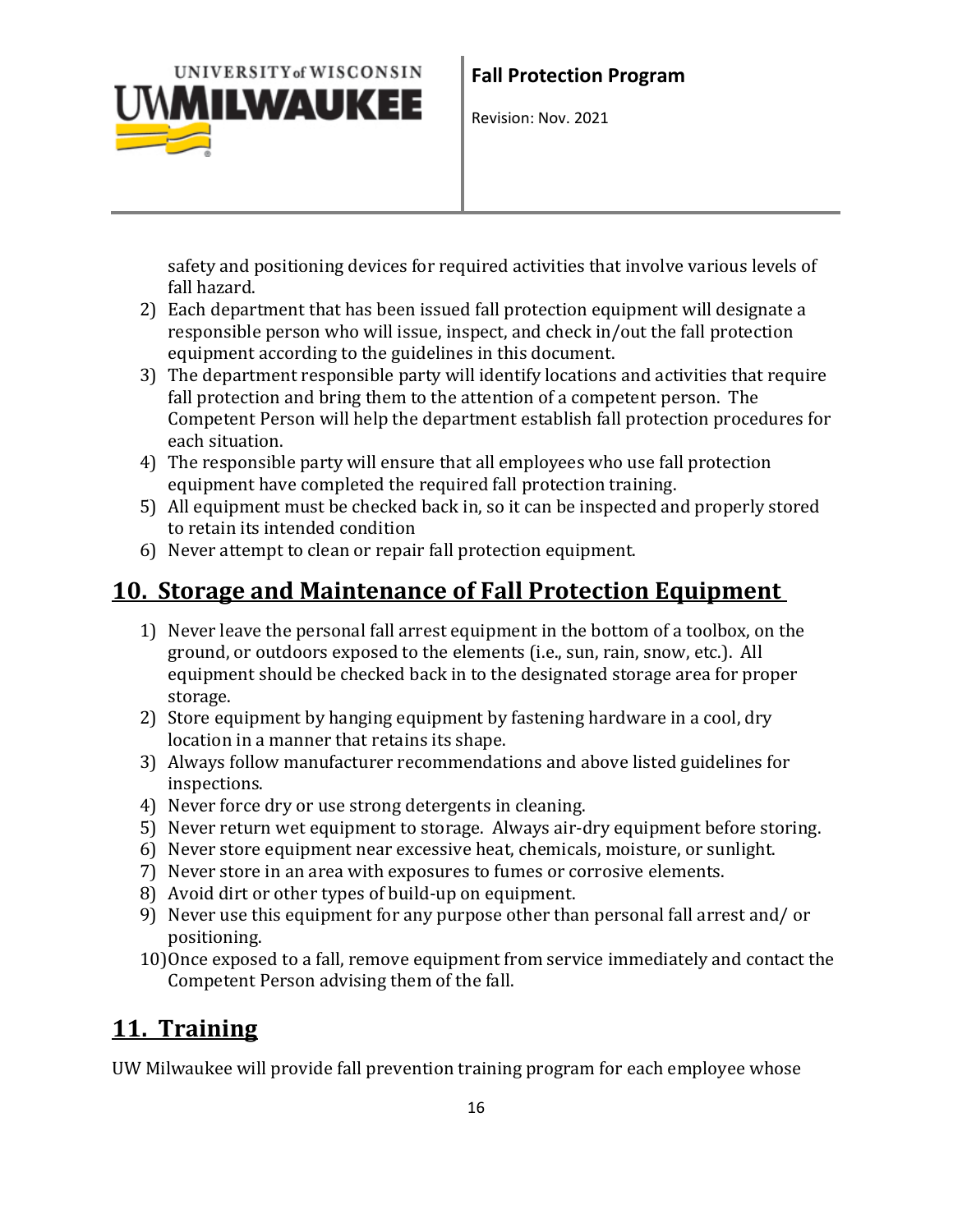

duties require them to work at heights where a fall hazard of 4 feet or more exists. The training program will include recognition of the fall hazards and procedures to follow to minimize these hazards. Training will be provided by a qualified Competent Person on the following:

- 1) Recognize the fall hazards of/on their job sites.
- 2) Understand the hazards associated with working near fall hazards.
- 3) Work safely in hazardous areas by properly implementing and utilizing appropriate fall protection measures.
- 4) Understand and follow all components of this fall protection program.
- 5) Identify and understand the enforceable Department of Safety and Professional Services/OSHA standards and ANSI standards that pertain to fall protection.

UW Milwaukee will maintain documentation for employee training. The training record will contain the following information:

- 1) The name or other identity of the employee trained
- 2) The date(s) of the training; and the signature of the person who conducted the training or the signature of the employer.
- 3) Retraining will be provided when the employee supervisor or competent person has reason to believe that the employee does not demonstrate the understanding and skill for recognizing fall protection hazards, appropriate fall protection measures to be used, or exhibits a disregard for his/her own fall protection safety or that of others. Retraining will also be offered when there have been significant changes in workplace conditions or types of fall protection systems that make the previous training obsolete.

### **12. Enforcement**

- 1) All staff, faculty and students are subject to discipline for not following all the components of this fall protection program.
- 2) Documentation of any violations will be kept in the staff member's personnel file.

### **13. Rescue Procedures**

Employees utilizing scissor lifts, single manlifts, articulated lifts or other mobile elevated work platforms with self-rescue features must review the self-rescue procedures of the equipment prior to using.

The employees must have a means of communicating problems or emergencies to others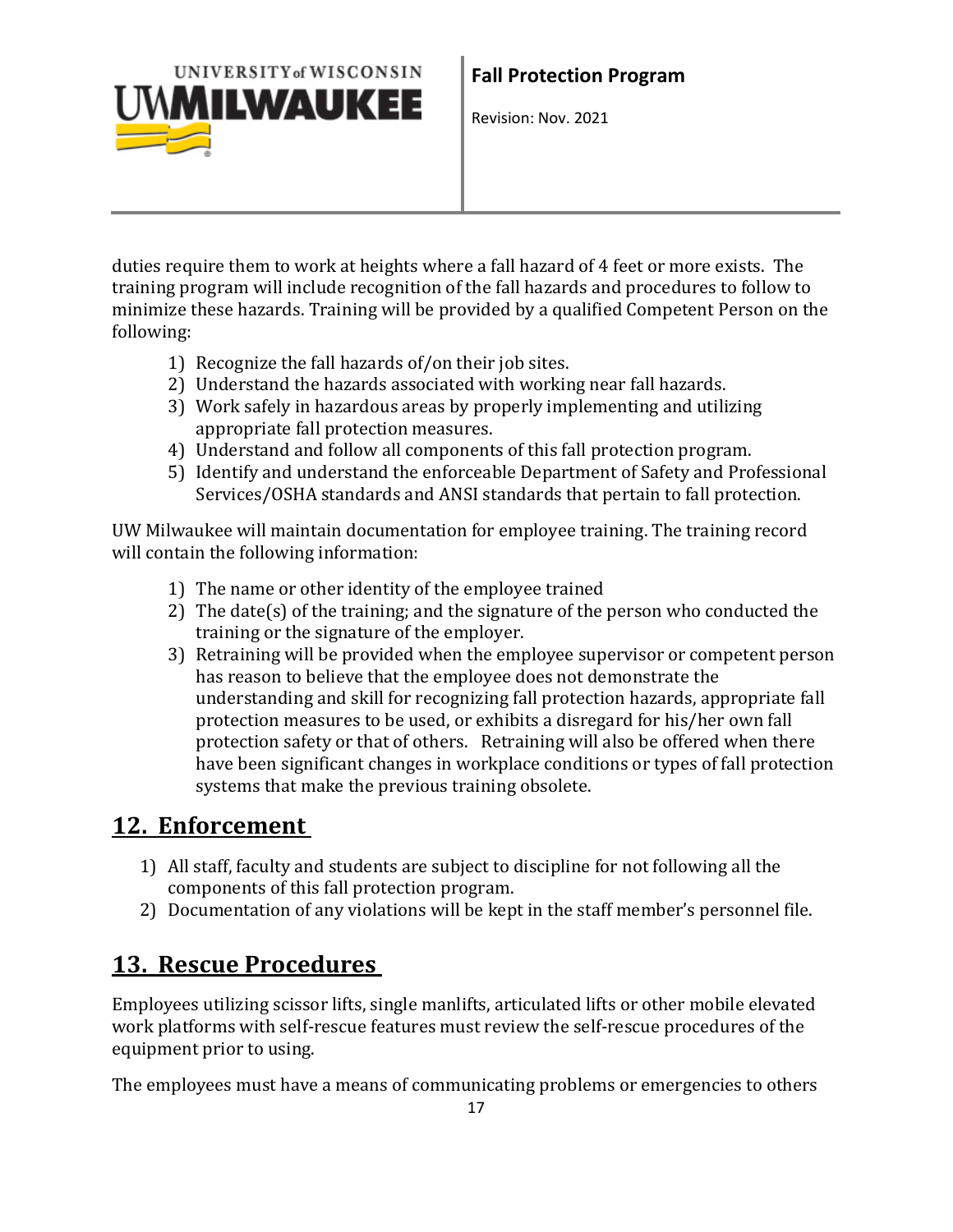

(such as radio, cell phone, observer stationed nearby.

In the event of a fall, the following people will be called immediately in order of importance:

- 1) Call the UWM Police Department at 229-9911 to request assistance. The Police will contact the Milwaukee Fire Department who will assist with fall rescues at the Kenwood Campus and off-campus locations within the city of Milwaukee. At the University Services and Research Building call the North Shore Fire Department at 911. At the Innovation Campus Accelerator Building call the Wauwatosa Fire Department at 911.
- 2) Competent Person, Senior Administrative Program Specialist in University Safety and Assurances at 229-6339.
- 3) Manager/Supervisor of employee.

If a fall occurs, the person that makes the call to 911 must be responsible for getting the rescue team to the fall victim.

At the beginning of any work activity where fall protection equipment is to be used, rescue plans must be identified and discussed with all employees in case of a fall. The Competent Person will determine if the designated fire department should be put on alert depending on the potential severity of the fall.

A fall can result in extreme trauma on the fall victim's body, even when the correct fall arrest equipment is used. Unconsciousness is likely with 10-20 minutes after the fall and death is likely to follow if not rescued in time. The prompt and correct use of trauma straps extends the required rescue time from 20 minutes to as much as two hours by restoring vital blood flow from the victim's legs back to their heart.

All harnesses have been equipped with trauma straps located on both right and left hips. The fall victim should unzip and release the straps and hook the hook through the loop residing closest to the lower half of their shin. The fall victim should then step with both feet into the connected straps and extend their legs to a fully standing position.

All employees involved in a fall arrest or fall will be sent immediately for a medical evaluation to determine the extent of injuries, if any.

Please refer to Rescue Plans for specific locations.

## **14. Fall Investigation**